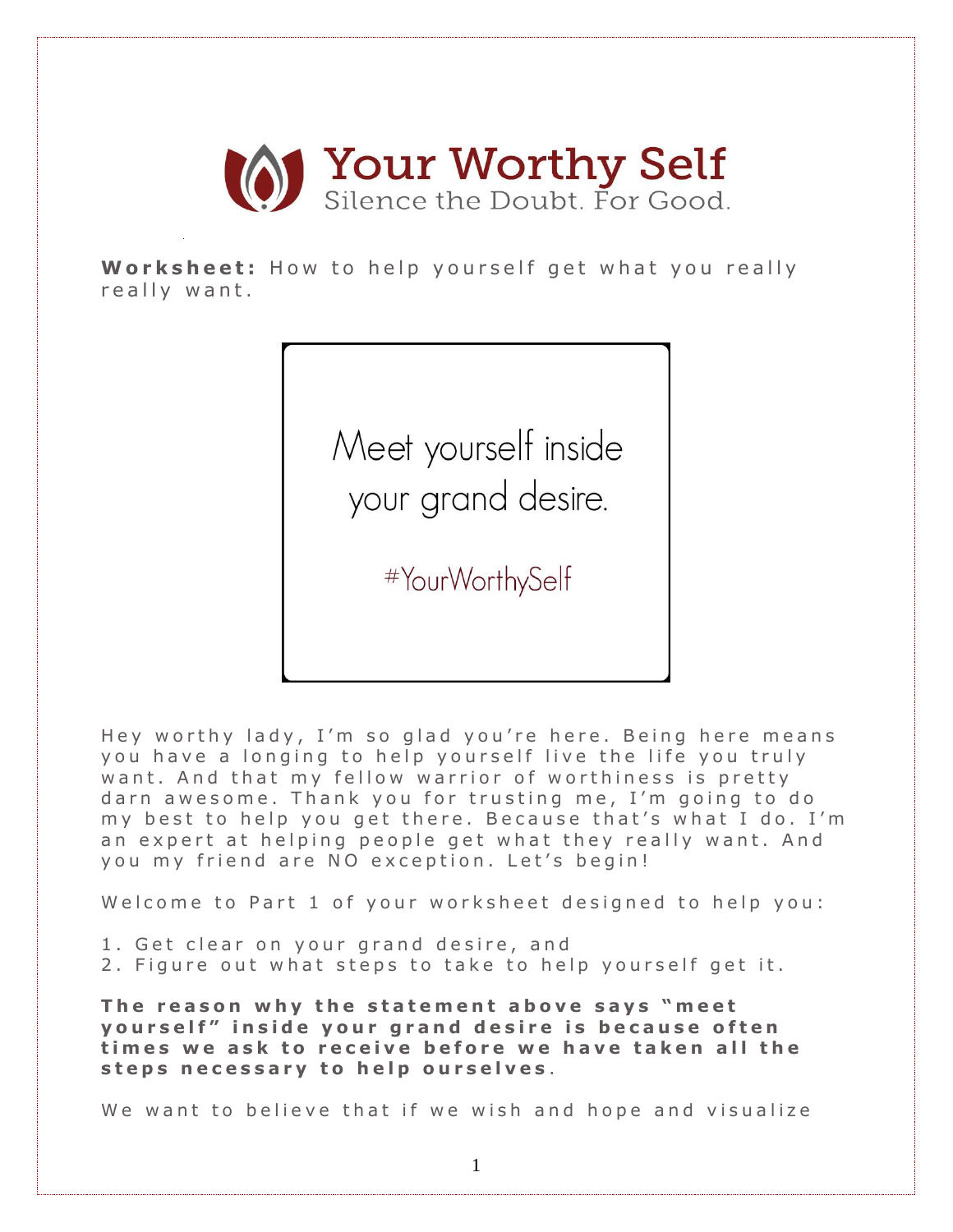and pray and believe hard enough then eventually we will receive what it is we truly want. Now, wishing and hoping and visualizing and praying and believing are indeed an important factor in helping you reach your goals, but they alone are not enough. They are part of the recipe, not the  $w$  h  $o$  l  $e$ .

It would be like setting out to make chocolate chip cookies and deciding not to measure the ingredients or add the chocolate chips. You can stand at the oven hoping that they come out right, and you may even end up with some kind of cookie, but it won't be the chocolate chip cookie you w a n t e d.

On a side note: NO, mom I have never done this. M m m m ... now I want a chocolate chip cookie. O kay, back to the facts.

The way the Laws of the Universe work to help you get whatever it is you truly want is actually rather simple. Are you ready for this? You might want to write the following statement down.

#### **The U n i v e r s e m e e t s y o u r i g h t w h e r e y o u a r e .**

What does this mean exactly? It means that if you aren't meeting yourself inside your goals; if you aren't 'doing the work' to set the conditions for getting what you want, then you end up with a general cookie (ie: a general life) not one that looks and tastes and smells and feels exactly like the cookie you truly wanted.

So, what I want you to begin thinking about now in your every day life is:

Am I helping myself? Am I setting the conditions for getting what I really want? Am I showing the Universe that I take my self seriously, that I believe I am going to have exactly what I want?

Now, how do we use these questions & apply them to your everyday life? How does this really work? Very good q u e s t i o n .

How it works is like this: starting today (okay I won't force you to start today, BUT.... if you knew that what lies on the other side of this new shift was the life you've been dying to have, when would be the best time to get started? Okay then, let's start today!)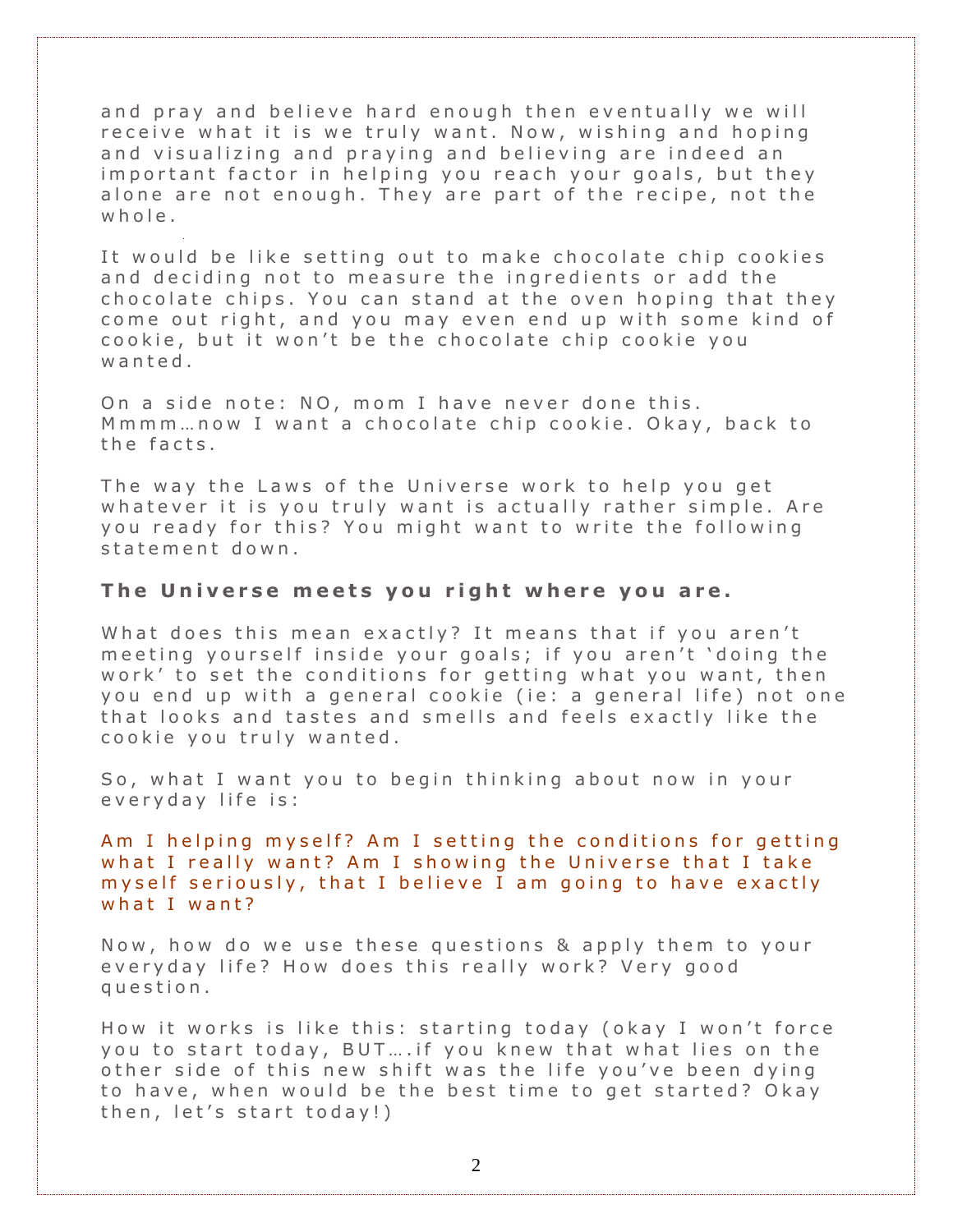So, starting today I want you to make a new agreement with yourself. The agreement is that you will begin living your life from a place of consistent mindfulness.

What this means is you are going to begin checking in with your daily habits, your thoughts and the general way you're showing up to your life each day and start asking yourself throughout each day;

Am I really helping myself? Am I setting the conditions for getting what I really want?

One of my favorite power mindsets that I picked up from Dan Harris in his book "10% Happier" (which is a fantastic read by the way) is the following:

#### Is this useful?

Yup. That's it. Simple. Clear. Easy to remember. Powerful.

### Is this useful?

Feel free to adopt this power question into your daily practice of mindfulness.

O kay, let's simplify. The way to begin getting what you really want is to begin checking in with your daily thoughts and actions and then asking yourself:

#### Is this useful?

With this way of thinking or acting am I setting the conditions to get what I want? If my current thought or action just came true, would it yield the exact results I'm looking for?

Here's the power principle. In order to get what you really really want, you have to 'do the work' to help yourself get it. And 'doing the work' doesn't mean that you necessarily have to make radical, scary changes. It can be as simple as beginning the daily practice of checking in with yourself, paying attention to the QUALITY of your thoughts and actions. Beginning to notice if what you're actually doing and saying to yourself throughout each day is going to help y ou reach your goal.

So, whatever the big thing is that you're asking the Universe to deliver: the chance to be a mom, a higher level of career success, the new house you've always wanted,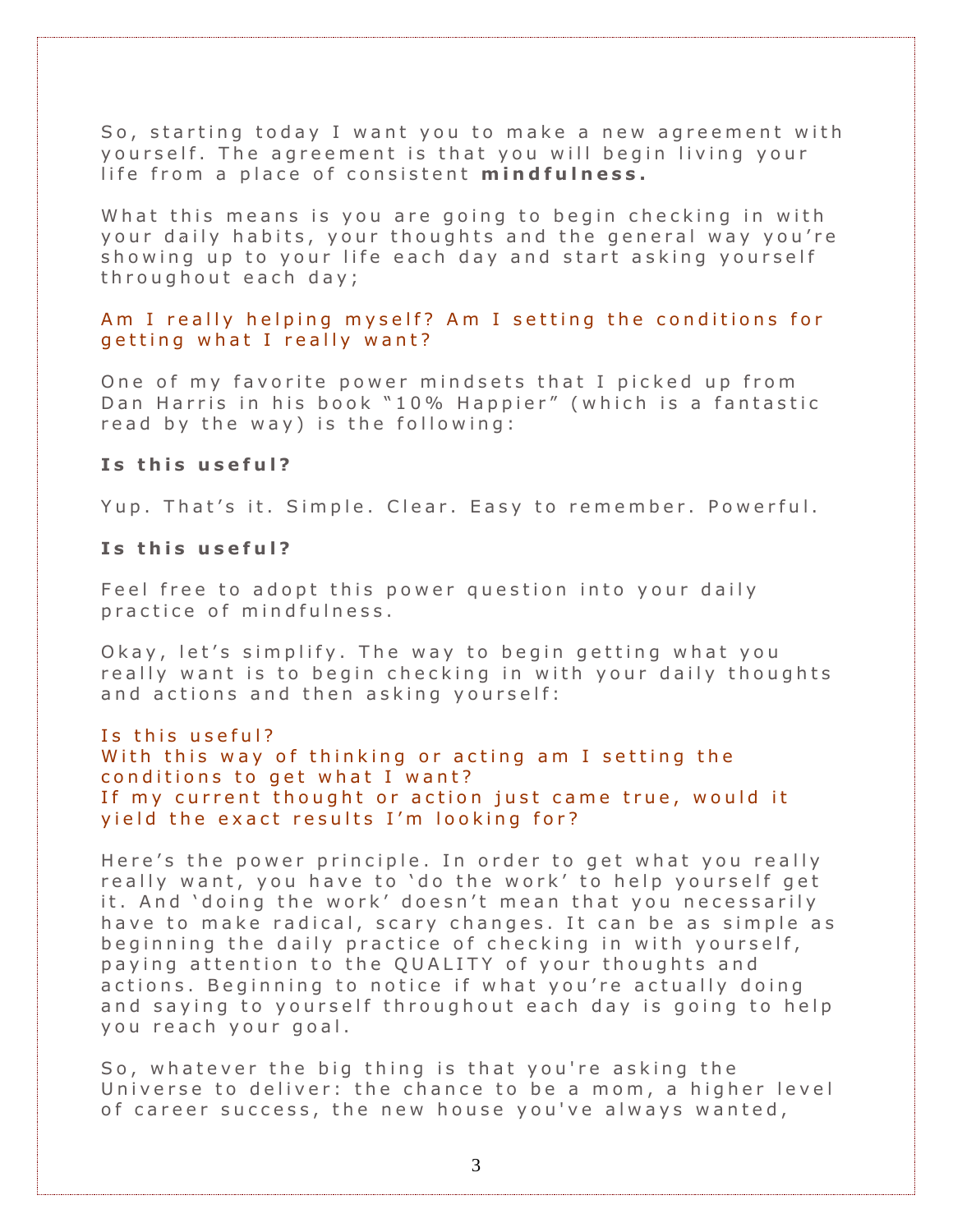more clients, or better love; whatever your grand desire is...the first step on the path to getting it is to begin **m e e t i n g Y O U R S E L F i n s i d e y o u r d e s i r e ?**

You're now equipped with some of the basic principles and mind fulness strategies you need to get started.

Below is the new agreement you can make with yourself as well as some space to begin documenting some of your thoughts and actions that you notice are not so useful to you. This will help because as you become increasingly aware of exactly how you're thinking and acting you will hold much more power to help yourself reach your goal.

I'll be back soon with Part II of this worksheet which will help you gain clarity on your big desire & offer more strategies for helping yourself succeed!

## **M Y N E W A G R E E M E N T :**

Starting today, I'm making a new agreement with myself to check in with my thoughts and actions on a daily basis and to begin noticing if they are useful in helping me achieve  $my$  goals.

SIGNED: \_\_\_\_\_\_\_\_\_\_\_\_\_\_\_\_\_\_\_\_\_\_\_\_\_\_\_ DATE: \_\_\_\_\_\_\_\_\_

# **J O U R N A L O F T H O U G H T S A N D A C T I O N S**

These are some of the thoughts I have regularly that are not helping me reach my goals.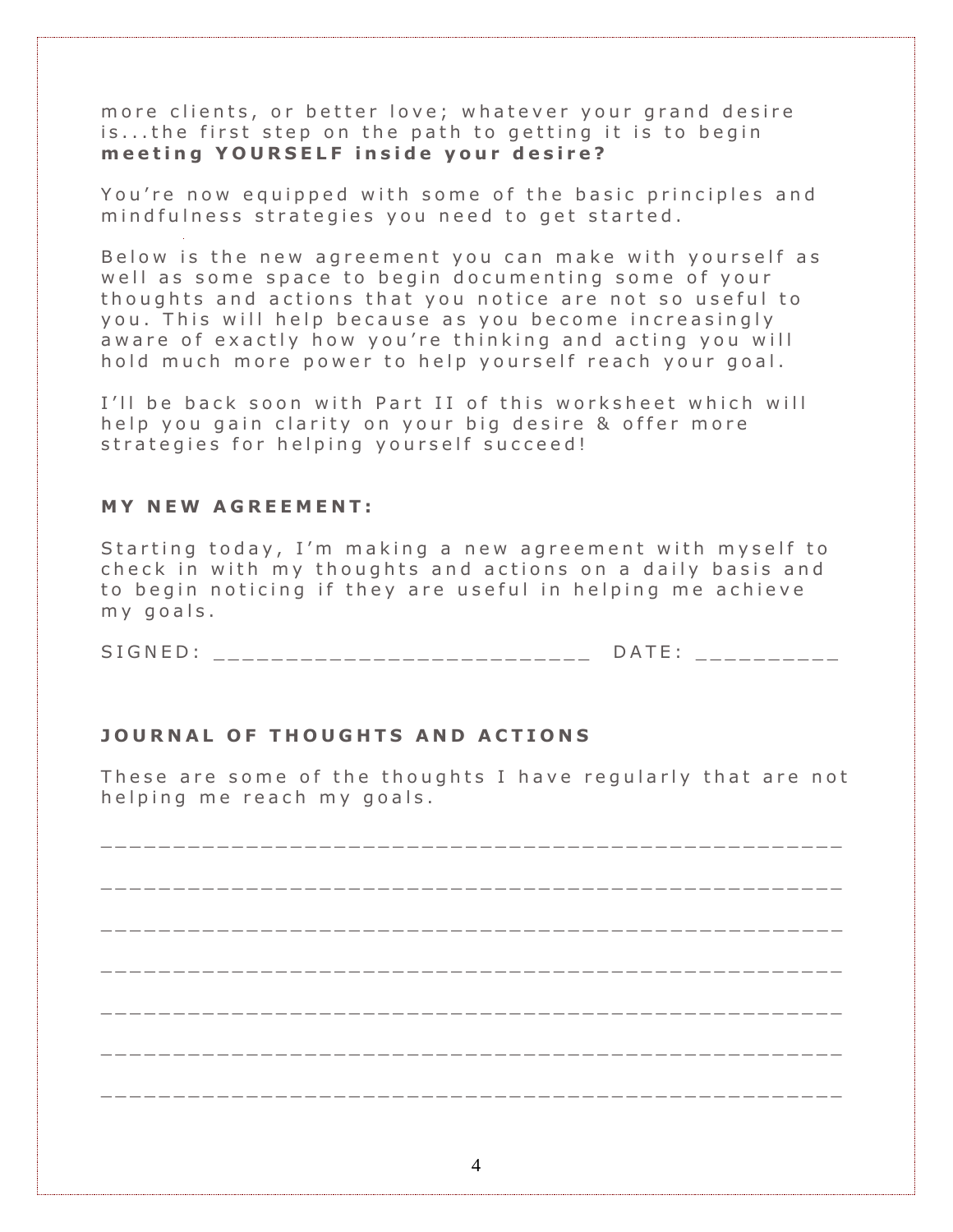| These are some of the habits I have (ways of reacting,<br>behaving, etc.) that are not useful in helping me reach my<br>goals. |
|--------------------------------------------------------------------------------------------------------------------------------|
|                                                                                                                                |
|                                                                                                                                |
|                                                                                                                                |
|                                                                                                                                |
|                                                                                                                                |
|                                                                                                                                |
|                                                                                                                                |
|                                                                                                                                |
| This is a small shift I can make to help me set the<br>conditions for reach my goal.                                           |
|                                                                                                                                |
|                                                                                                                                |
| I hope this information was helpful. Good for you for making<br>it this far and doing the work to really show up for yourself. |
| 5                                                                                                                              |